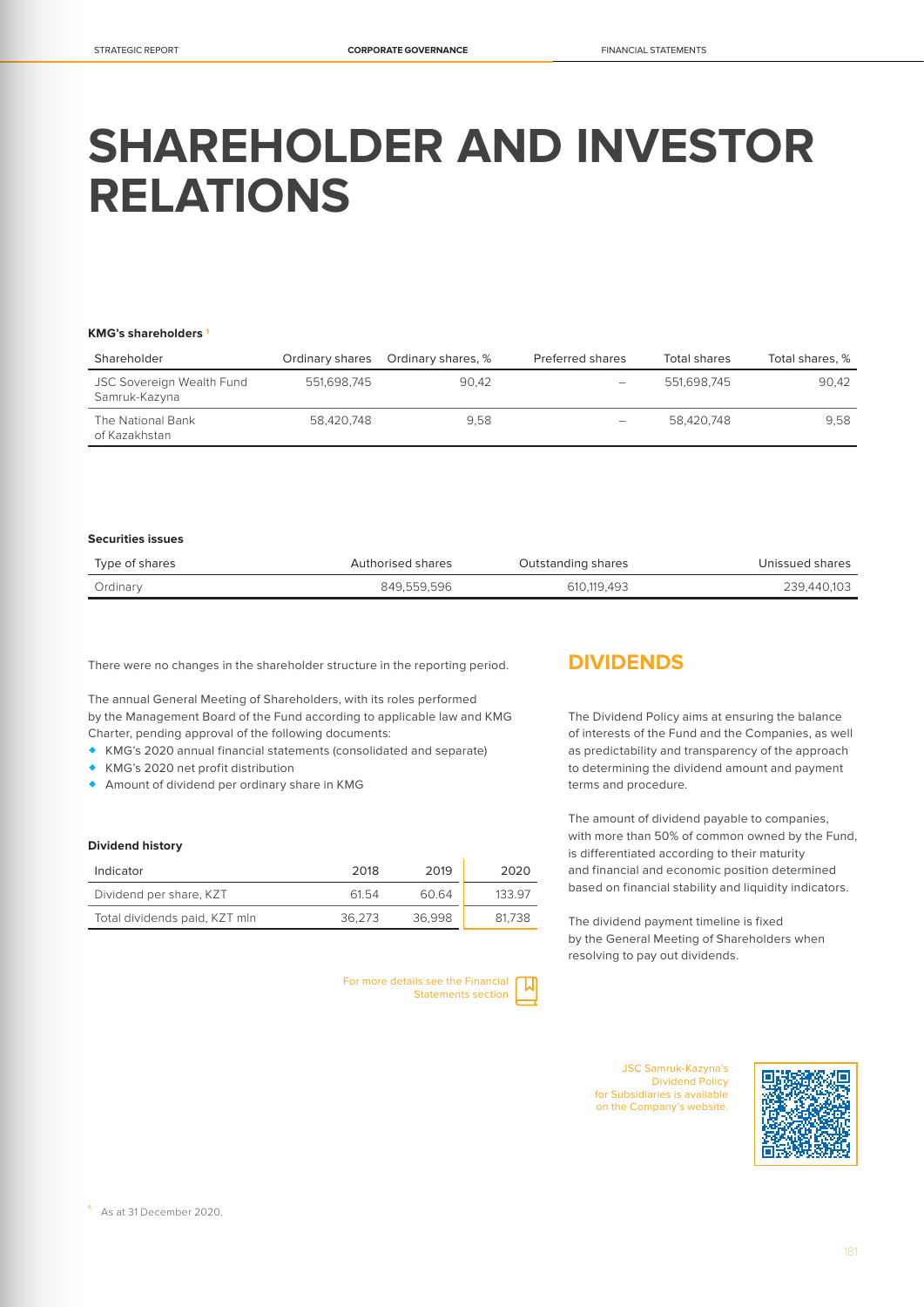# **CREDIT RATINGS**

Credit ratings assigned by international rating agencies serve as reliable and independent tools for the Group's credit assessment. KMG aims at aligning its key financial metrics with target investment-grade long-term ratings and exceeding it. The Company provides rating agencies with access to all information necessary for a comprehensive and reliable evaluation of the Group's creditworthiness Rating agencies and KMG's Management Board hold regular review meetings, and KMG maintains the contacts.

In addition to the Company's operating and financial results and market environment, KMG's credit ratings are linked to Kazakhstan's sovereign credit profile as its change may impact credit ratings of Kazakhstan's companies, including KMG.

KMG's efforts to strengthen its financial position were recognised by rating agencies. In 2018–2019, KMG's financial performance improvement was translated into higher ratings of the Company's stand-alone credit profile (SACP) from Fitch, Moody's and S&P.

In 2020, despite material external economic risks, Fitch and S&P affirmed their earlier ratings. Currently, the Company has investment-grade credit ratings from Moody's and Fitch and is two grades below the investment-grade credit rating from S&P.

 • On 22 August 2019, the Moody's rating agency affirmed KMG's long-term credit rating at Baa3 with the outlook changed from stable to positive, whereas the standalone rating of KMG In 2020, despite material external economic risks, Fitch and S&P affirmed their earlier ratings.

was upgraded from Ba3 to Ba2. In its periodic review on 14 December 2020, Moody's mentions such factors as large oil reserves and track record of sustainable production without OPEC+ restrictions, robust liquidity and long-term debt maturity profile and expects that the Company's leverage, interest coverage and cash flow metrics will remain commensurate with its Baseline Credit Assessment (BCA).

- On 27 March 2020, Fitch Ratings affirmed KMG's long-term issuer default rating at BBB– with a stable outlook. KMG's standalone credit profile at BB- was conditioned by the agency's forecast for the Company's leverage to gradually decrease after a projected increase in 2020 due to the pandemic-driven drop in oil prices.
- On 27 March 2020, S&P Global Ratings revised its outlook for KMG from stable to negative and affirmed its BB local and foreign currency ratings, following its review of Brent crude prices which are expected to average USD 30 per bbl for the rest of 2020, USD 50 per bbl in 2021 and USD 55 per bbl afterwards.
- ◆ On 28 January 2021, following the revision of its risk assessment for the oil and gas exploration, production and refining sector, S&P Global Ratings affirmed KMG's credit ratings at BB with a negative outlook.

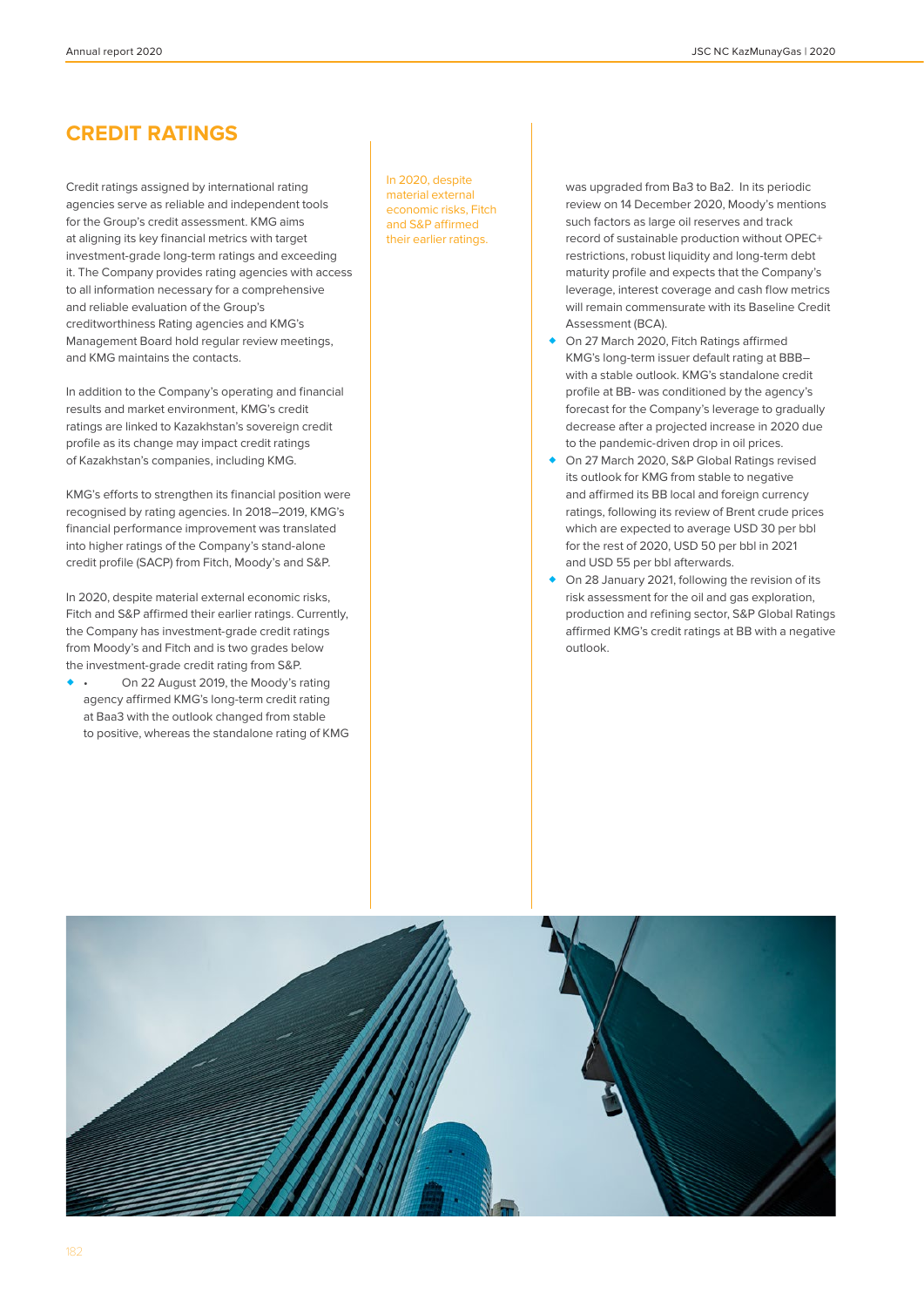## **KMG's credit ratings**

| Rating agency                 | Date            | Rating type                          | Rating  | Outlook  |
|-------------------------------|-----------------|--------------------------------------|---------|----------|
| Moody's Investors Service     | 22 August 2019  | Long-term foreign<br>currency rating | Baa3    | Positive |
| <b>S&amp;P Global Ratings</b> | 28 January 2021 | Issuer default rating                | BB      | Negative |
| Fitch Ratings                 | 27 March 2020   | Long-term issuer<br>default rating   | $BBB -$ | Stable   |

## **Kazakhstan's credit ratings**

| Rating agency                 | Date             | Rating type                                              | Rating     | Outlook  |
|-------------------------------|------------------|----------------------------------------------------------|------------|----------|
| Moody's Investors Service     | 22 August 2019   | Long-term foreign<br>currency credit rating              | Baa3       | Positive |
| <b>S&amp;P Global Ratings</b> | 5 March 2021     | Sovereign foreign<br>and local currency<br>credit rating | $BBB -$    | Stable   |
| <b>Fitch Ratings</b>          | 19 February 2021 | Long-term foreign<br>currency issuer default<br>rating   | <b>BBB</b> | Stable   |

## **Change in KMG's ratings**



Sources: Moody's, S&P, Fitch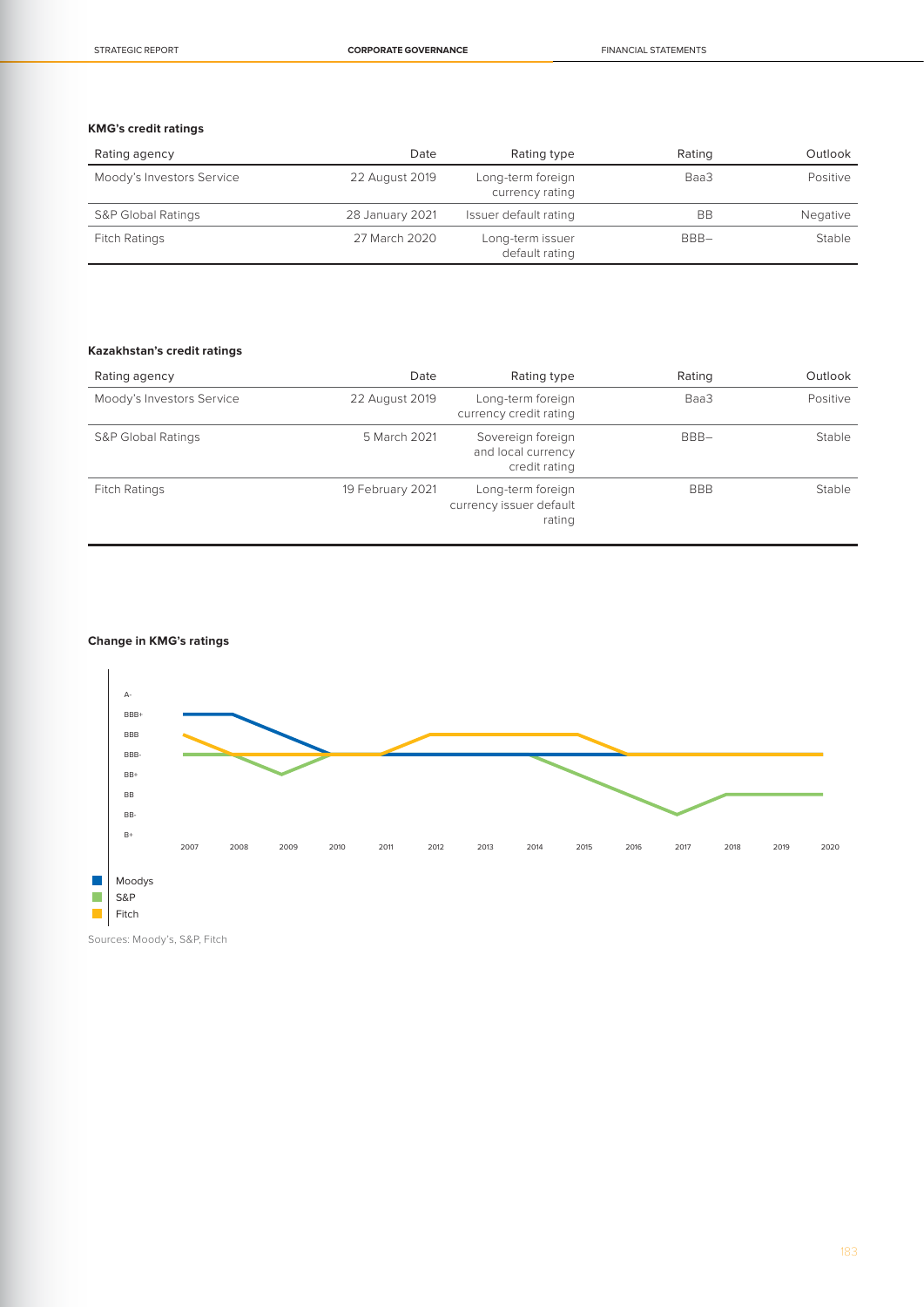# **BOND ISSUES**

As at 31 December 2020, KMG's consolidated debt (expressed in USD) was USD 9,690 bln, including USD 7,075 bln (around 73%) in bond issues.

KMG Group's projects are largely financed through its own net cash flows. At the same time, KMG and its subsidiaries and dependent companies may enter the bonds market, if the conditions are favourable, in order to finance individual strategic projects or remain financially stable to implement the Development Strategy until 2028.

KMG borrows both on the national and global capital markets in line with its flexible, balanced debt management policy. KMG bonds are among the most liquid instruments among those offered by Kazakhstan's issuers. KMG's FX-denominated bonds have been historically attractive to a wide range of investors. KMG bonds' investor base includes thousands of institutional and retail investors, mostly based in the USA, Europe and Asia. KMG's Eurobonds are traded in the London Stock Exchange and the Kazakhstan Stock Exchange.

KMG Eurobonds for a total amount of USD 6.25 bln have been included in the official list of Astana International Exchange since 30 March 2021. KMG Eurobonds have been traded on AIX since 31 March 2021 under the ticker symbol (KMG) with settlements in US dollars.

In October 2020, the Company issued 12.5-year Eurobonds for a total amount of USD 750 mln. Orders from investors in Kazakhstan were collected through JSC Kazakhstan Stock Exchange ("KASE") simultaneously with the international bookbuilding. The initial price guidance was set at yields to maturity of around 3.875%, but backed by strong investor support was later revised to 3.5%, implying a total yield improvement by 37.5 bps. In October – November 2020, the Company made an early full repayment of bonds due 2022 and 2023 with nominal value of USD 906.6 mln

As at 31 December 2020, KMG had six outstanding Eurobond issues for a total amount of USD 6.25 bln on par value.

#### **KMG's outstanding Eurobonds1**

| Currency   | Issue date/maturity<br>date | Issue size, USD mln | Outstanding bonds, USD<br>mln | Coupon<br>rate, %<br>p.a. | ISIN: RegS/144A                |
|------------|-----------------------------|---------------------|-------------------------------|---------------------------|--------------------------------|
| <b>USD</b> | 19.04.2017/19.04.2027       | 1,000               | 1,000                         | 4.75                      | XS1595713782 /<br>US48667QAN51 |
| <b>USD</b> | 19.04.2017/19.04.2047       | 1,250               | 1,250                         | 5.75                      | XS1595714087/<br>US48667QAP00  |
| <b>USD</b> | 24.04.2018/24.04.2025       | 500                 | 500                           | 4.75                      | XS1807299174 /<br>US48667QAR65 |
| <b>USD</b> | 24.04.2018/24.04.2030       | 1,250               | 1,250                         | 5.375                     | XS1807300105/<br>US48667QAQ82  |
| <b>USD</b> | 24.04.2018/24.04.2048       | 1,500               | 1,500                         | 6.375                     | XS1807299331/<br>US48667QAS49  |
| <b>USD</b> | 14.10.2020/14.04.2033       | 750                 | 750                           | 3.50                      | XS2242422397/<br>US48126PAA03  |

**1.** Senior unsecured, as at 31 December 2020 at the corporate centre level